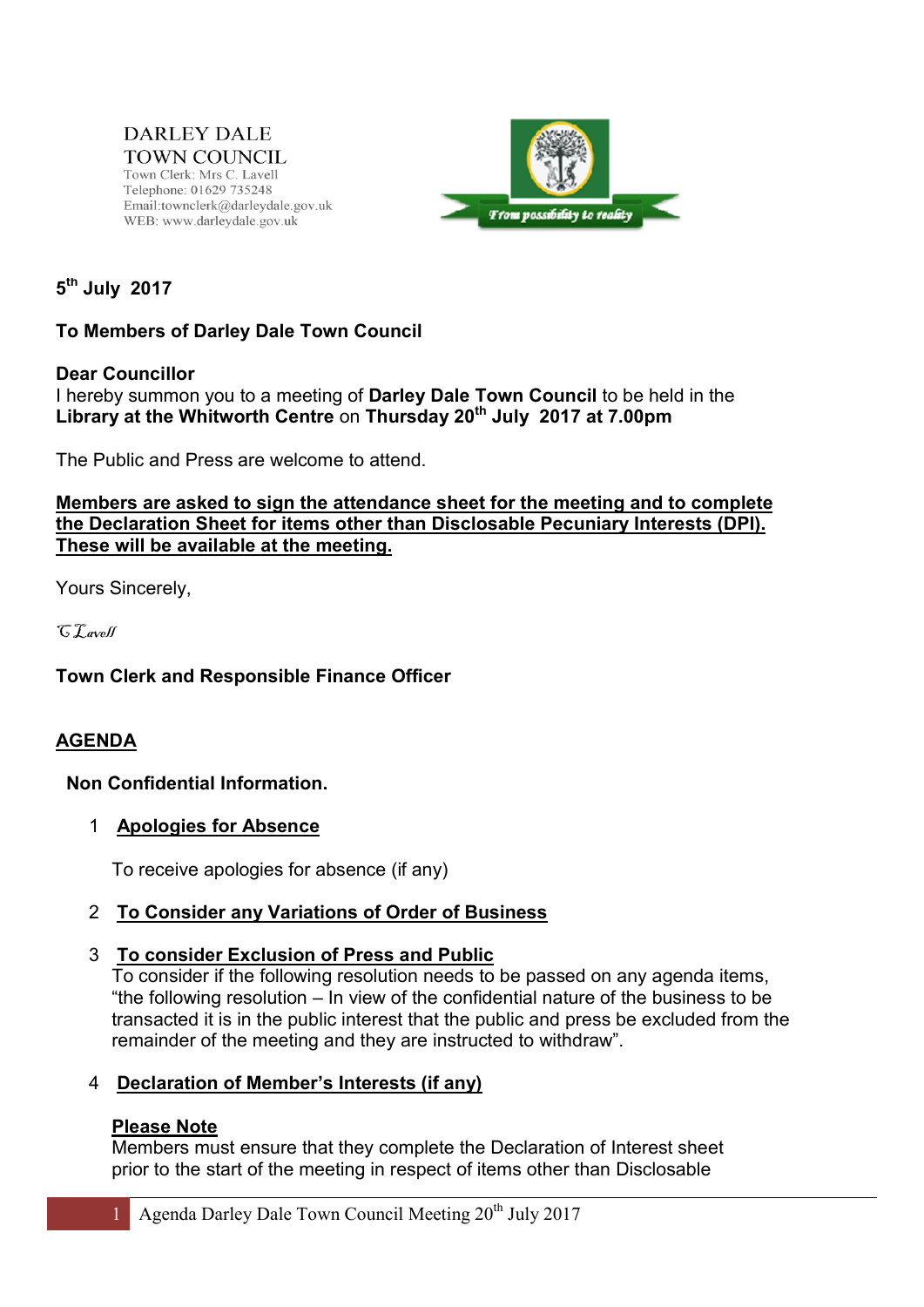Pecuniary Interests and must indicate the action to be taken (i.e. to stay in the meeting, to leave the meeting or stay in the meeting to make representations and then leave the meeting prior to any considerations or determinations of the item). Where a member indicates that they have an Interest, but wish to make a representation regarding the item before leaving the meeting, those representations must be made under public participation The Declarations of Interests for matters other than Disclosable Pecuniary Interests will be read out from the sheet and members will be asked to confirm that the record is correct.

Members declaring an interest other than a Disclosable Pecuniary Interest who wish to make representations or give evidence under the Code of Conduct. Conduct relating to agenda items shall do so at this stage.

# 5 Public Participation

a) At the beginning and end of the meeting a period is available for members of the public and members of the Council to ask questions or submit comments about town matters.

# 6 Report from Police and/or County/District Councillors (if in attendance)

## 7 Planning Applications

- (a) To note planning applications determined by the District Council.
- (b) To give consideration to planning applications received. The Town Council do not publish a list in advance of the meeting of applications to be discussed as inevitably by the meeting date itself, additional applications are included once received by the District Council. This allows the Council to be fully responsive to ALL applications. Applicants who may wish to attend a Town Council meeting at which a planning application concerning themselves will be discussed are advised to telephone or email the Town Clerk the day before the meeting to ascertain if that application is on the list for discussion.
- (c) To report on any planning committee meetings attended.

## 8 Minutes

- (i) To approve as a correct record the minutes of the Annual Town Council Meeting held on 15<sup>th</sup> June 2017.
- 9

# Finance Town Clerk

- a) Approval of accounts for payment for July2017
- b) Update report on Budget monitoring to date

# 10 Town Mayor's/ Chairman's Announcements (if any)